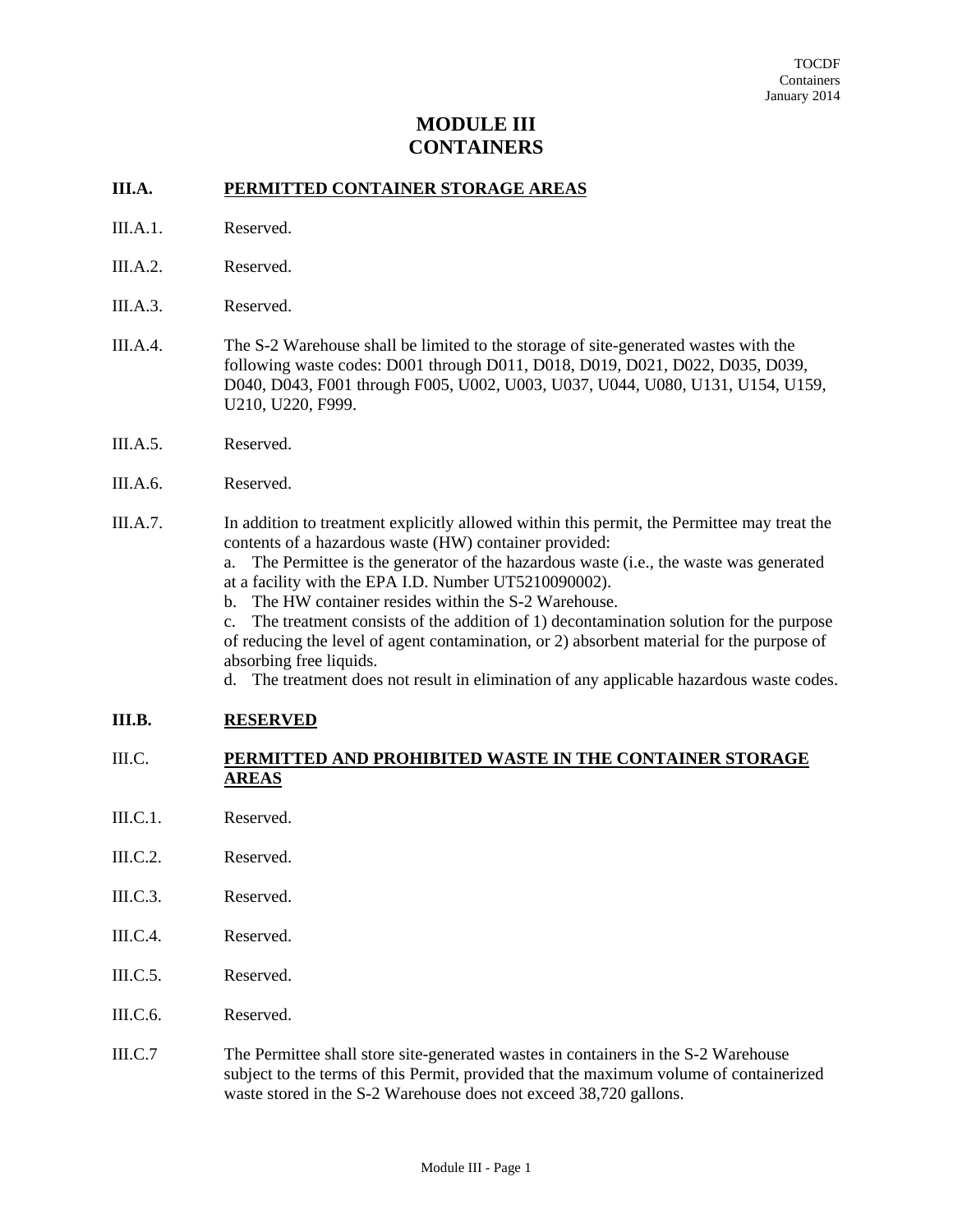- III.C.8 The Permittee shall not exceed a maximum volume of 600 gallons of containerized waste per secondary containment pallet in the S-2 Warehouse at any one time. Except as provided in Attachment 12, the volume of a single container stored on a secondary containment pallet in the S-2 Warehouse shall not exceed 60 gallons.
- III.C.9 Reserved.

## III.D. **CONDITION OF CONTAINERS**

III.D.1. If a container holding hazardous waste is not in good condition (e.g., severe rusting, apparent structural defects) or if it begins to leak, the Permittee shall transfer the hazardous waste from such container to a container that is in good condition or otherwise manage the waste in compliance with the conditions of this Permit.

### III.E. **COMPATIBILITY OF WASTE WITH CONTAINERS**

III.E.1. The Permittee shall comply with R315-8-9.3.

#### III.F. **MANAGEMENT OF CONTAINERS**

- III.F.1. In the S-2 Warehouse the Permittee shall keep all containers closed except when adding or removing waste, periodically monitoring the vapor space within the container, or adding decontaminant or absorbent for the purpose of treating the contents as allowed by Condition III.A.7., and shall not handle or store containers in a manner which may rupture a container or cause it to leak.
- III.F.2. The Permittee shall manage all hazardous waste placed in containers stored in permitted container storage areas in accordance with Module X.

#### III.G. **RESERVED**

#### III.H. **INSPECTION SCHEDULES AND PROCEDURES**

III.H.1. The Permittee shall inspect the container areas weekly, in accordance with the Inspection Plan (Attachment 5) and Module X, to detect leaking containers and deterioration of containers and the containment system caused by corrosion and other factors.

## III.I. **RECORDKEEPING**

III.I.1. The Permittee shall document all waste received at the TOCDF in the Operating Record, in accordance with Condition II.I.

## III.J. **CLOSURE**

III.J.1. At closure of the container area, the Permittee shall remove all hazardous waste and hazardous waste constituents from the containment system, in accordance with the procedures in the Closure Plan (Attachment 10).

### III.K. **REACTIVE WASTES**